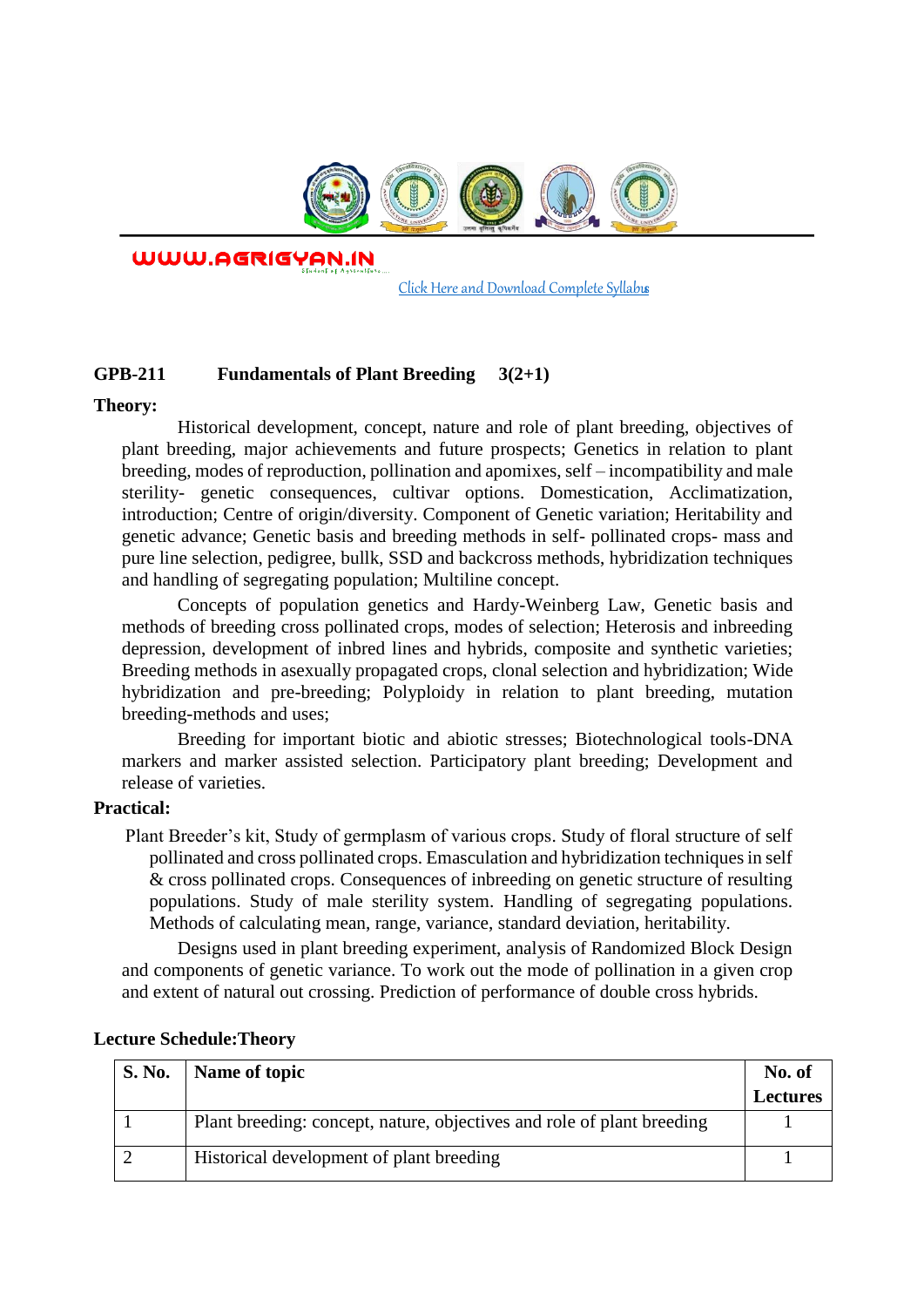| 3              | Major achievements and future prospects                                      | 1            |
|----------------|------------------------------------------------------------------------------|--------------|
| $\overline{4}$ | Genetics in relation to plant breeding                                       | 1            |
| 5              | Modes of reproduction and pollination, apomixes                              | 1            |
| 6              | Self - incompatibility                                                       | $\mathbf{1}$ |
| 7              | Male sterility-genetic consequences                                          | 1            |
| 8              | Domestication, Acclimatization, introduction, Centre of origin/diversity     | 1            |
| 9              | Component of Genetic variation; Heritability and genetic advance             | $\mathbf{1}$ |
| 10             | Genetic basis of self-pollinated crops and pure line theory                  | $\mathbf{1}$ |
| 11             | Breeding methods in self-pollinated crops-mass and pure line selection       | $\mathbf{1}$ |
| 12             | Hybridization techniques                                                     | $\mathbf{1}$ |
| 13             | Handling of segregating population (pedigree, bulk and back cross<br>method) | $\mathbf{1}$ |
| 14             | Multiline concept                                                            | $\mathbf{1}$ |
| 15             | Concepts of population genetics and Hardy-Weinberg Law                       | $\mathbf{1}$ |
| 16             | Genetic basis and methods of breeding cross pollinated crops                 | $\mathbf{1}$ |
| 17             | Population improvement and modes of selection                                | 1            |
| 18             | Heterosis and inbreeding depression                                          | 1            |
| 19             | Development of inbred lines and hybrids                                      | 1            |
| 20             | Composite and synthetic varieties                                            | $\mathbf{1}$ |
| 21             | Breeding methods in asexually propagated crops                               | 1            |
| 22             | Clonal selection and hybridization                                           | 1            |
| 23             | Wide hybridization and pre-breeding                                          | 1            |
| 24             | Polyploidy in relation to plant breeding                                     | $\mathbf{1}$ |
| 25             | Mutation breeding-methods and uses                                           | 1            |
| 26             | Breeding for important biotic and abiotic stresses                           | $\mathbf{1}$ |
| 27             | Breeding for important abiotic stresses                                      | $\mathbf{1}$ |
| 28             | Biotechnological tools-DNA markers                                           | $\mathbf{1}$ |
| 29             | Marker assisted selection                                                    | 1            |
| 30             | Participatory plant breeding                                                 | 1            |
| 31             | <b>Intellectual Property Rights and Patenting</b>                            | $\mathbf{1}$ |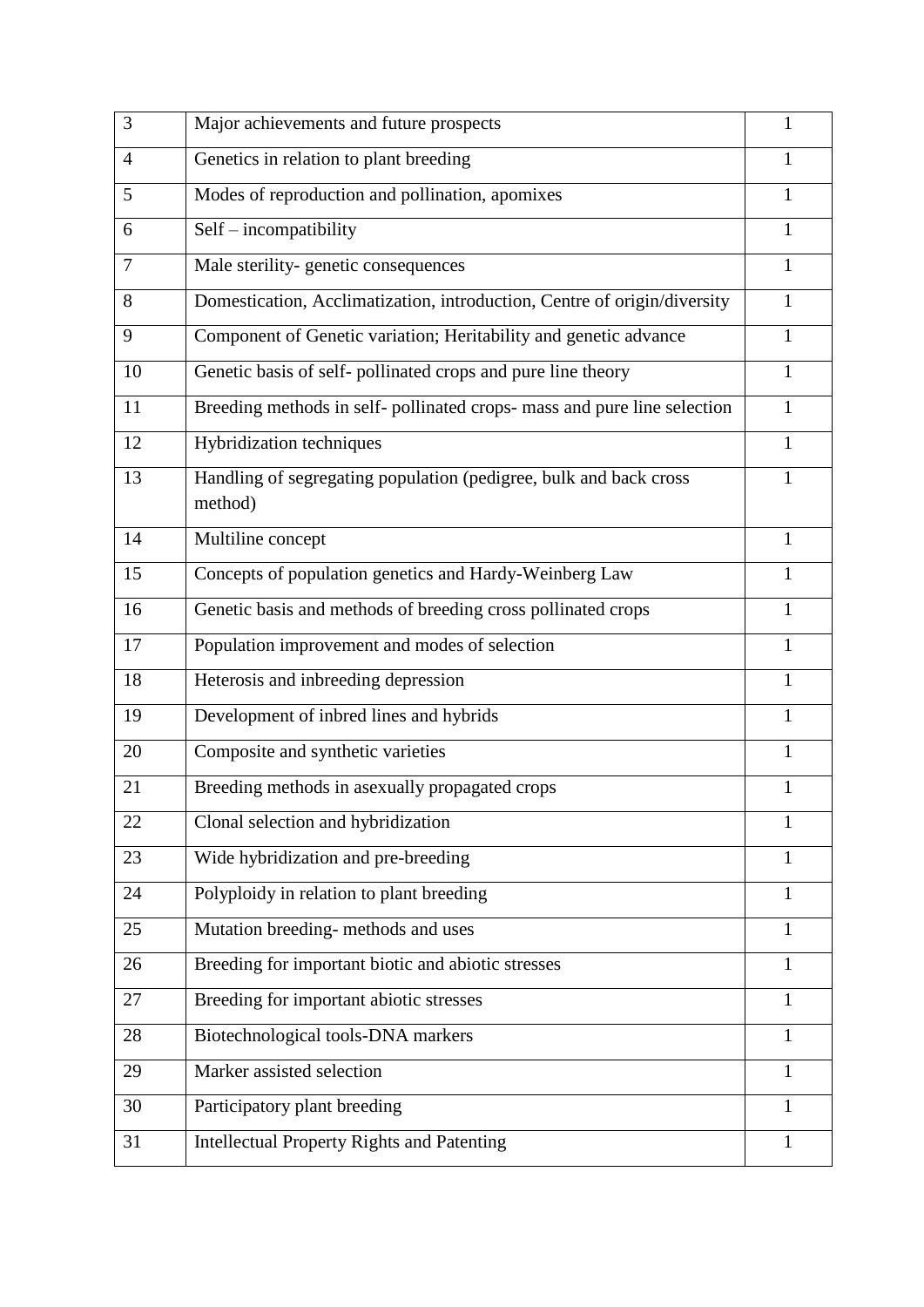|  | Plant Breeders and & Farmer's Rights |  |
|--|--------------------------------------|--|
|  |                                      |  |

# **Lecture Schedule: Practical**

| S.N.           | <b>Topic</b>                                                                              | No. of   |
|----------------|-------------------------------------------------------------------------------------------|----------|
|                |                                                                                           | lectures |
| 1              | Plant Breeder's kit                                                                       | 1        |
| $\overline{2}$ | Study of germplasm of various crops                                                       | 1        |
| 3              | Study of floral structure of self pollinated crops                                        | 1        |
| $\overline{4}$ | Study of floral structure of cross pollinated crops                                       | 1        |
| 5              | Emasculation and hybridization techniques in self pollinated crops I                      | 1        |
| 6              | Emasculation and hybridization techniques in self pollinated crops II                     | 1        |
| $\overline{7}$ | Emasculation and hybridization techniques in self & cross pollinated<br>crops             | 1        |
| 8              | Emasculation and hybridization techniques in self & cross pollinated<br>crops             | 1        |
| 9              | Consequences of inbreeding on genetic structure of resulting populations                  | 1        |
| 10             | Study of male sterility system                                                            | 1        |
| 11             | Handling of segregating populations                                                       | 1        |
| 12             | Methods of calculating mean, range, variance, standard deviation,<br>heritability         | 1        |
| 13             | Designs used in plant breeding experiment                                                 | 1        |
| 14             | Analysis of Randomized Block Design and components of genetic<br>variance                 | 1        |
| 15             | To work out the mode of pollination in a given crop and extent of natural<br>out crossing | 1        |
| 16             | Prediction of performance of double cross hybrids                                         | 1        |

# **References:**

- 1. Alard, R.W. 2000.Principles of Plant Breeding. John Willey & Sons, New York.
- 2. Chahel, G.S. and S.S. Ghosal.2002.Principles and Procedures of Plant Breeding, Biotechnological and Conventional Approaches. Narosa Publishing House, New Delhi.
- 3. Singh, B.D. 2005. Plant Breeding. Kalyani Publishing House, New Delhi.
- 4. Singh, P. 2001.Essentials of Plant Breeding-Principles and Methods. Kalyani Publishing House, New Delhi.
- 5. Jain,H.K. and M.C. Kharkwal.2004. Plant Breeding- Mendelian to Molecular Approach. Narosa Publishing House, New Delhi.
- 6. Sharma, A.K. 2005. Breeding Technology of Crop Plants (Edt.). Yash Publishing House, Bikaner.